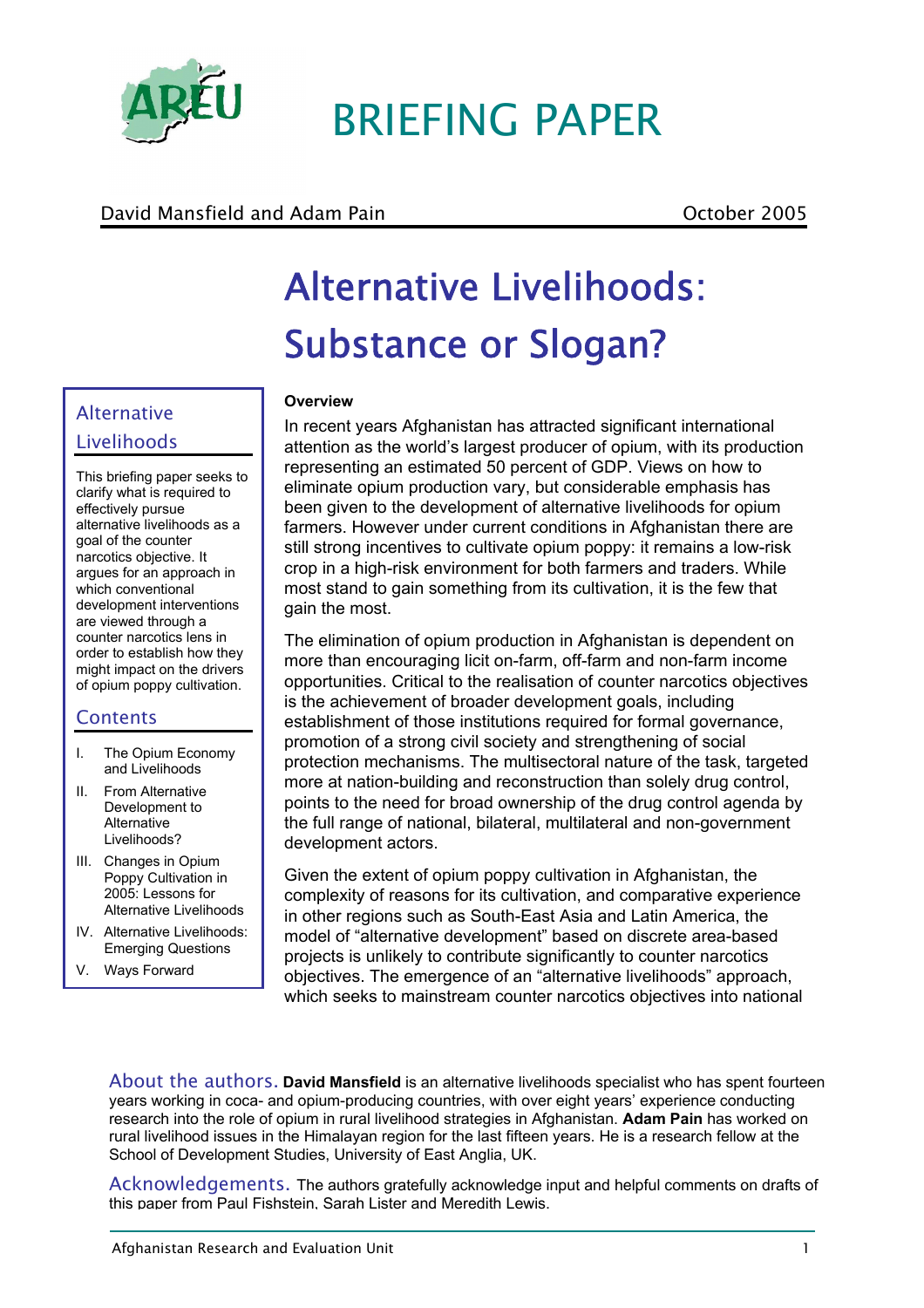Pressure to achieve quick impact is generating unrealistic expectations of how and when "alternative livelihoods" can be developed.

development strategies and programmes, is an attempt to respond to the causes of opium poppy cultivation and to create links with the wider state-building agenda.

However there are already a number of dangers evident in the current alternative livelihoods response. The term itself, best understood as doing "development in a drugs environment", is profoundly unsatisfactory, and allows much to masquerade under the label. There are unrealistic expectations of how and when alternative livelihoods can be developed, and the concept remains a virtual one as the results of this approach are yet to be seen. The push by authorities for a sharp decline in opium-cultivated area is in danger of establishing a *quid pro quo*, with an expectation of funding for alternative livelihoods on the basis of achievements in decreasing opium poppy area. This puts the cart before the horse.

The establishment of alternative livelihoods as a pillar of the government's counter narcotics strategy confuses means and goals: it should be seen as the latter but it is increasingly becoming defined as a sector in itself that attracts its own funding, like eradication and interdiction. There is a tendency to badge programmes as alternative livelihoods, but these programmes are generally not implemented together in any given area – consequently the synergies necessary for maximising development impact and addressing the multifunctional role that opium cultivation plays in rural livelihood strategies are not developed. Few of these programmes pay much attention to a full analysis of the drivers of opium poppy cultivation, and their proposed interventions are heavily biased towards areas of high potential for agricultural production where opium poppy cultivation is not as concentrated.

This paper seeks to clarify what is required to effectively pursue alternative livelihoods as a goal of the counter narcotics strategy. It argues for an approach in which conventional development interventions are viewed through a counter narcotics lens in order to establish how they might impact on the drivers of opium poppy cultivation, and how more effective targeting, timing and coordination with other programming might together make a serious impact on the levels of opium production.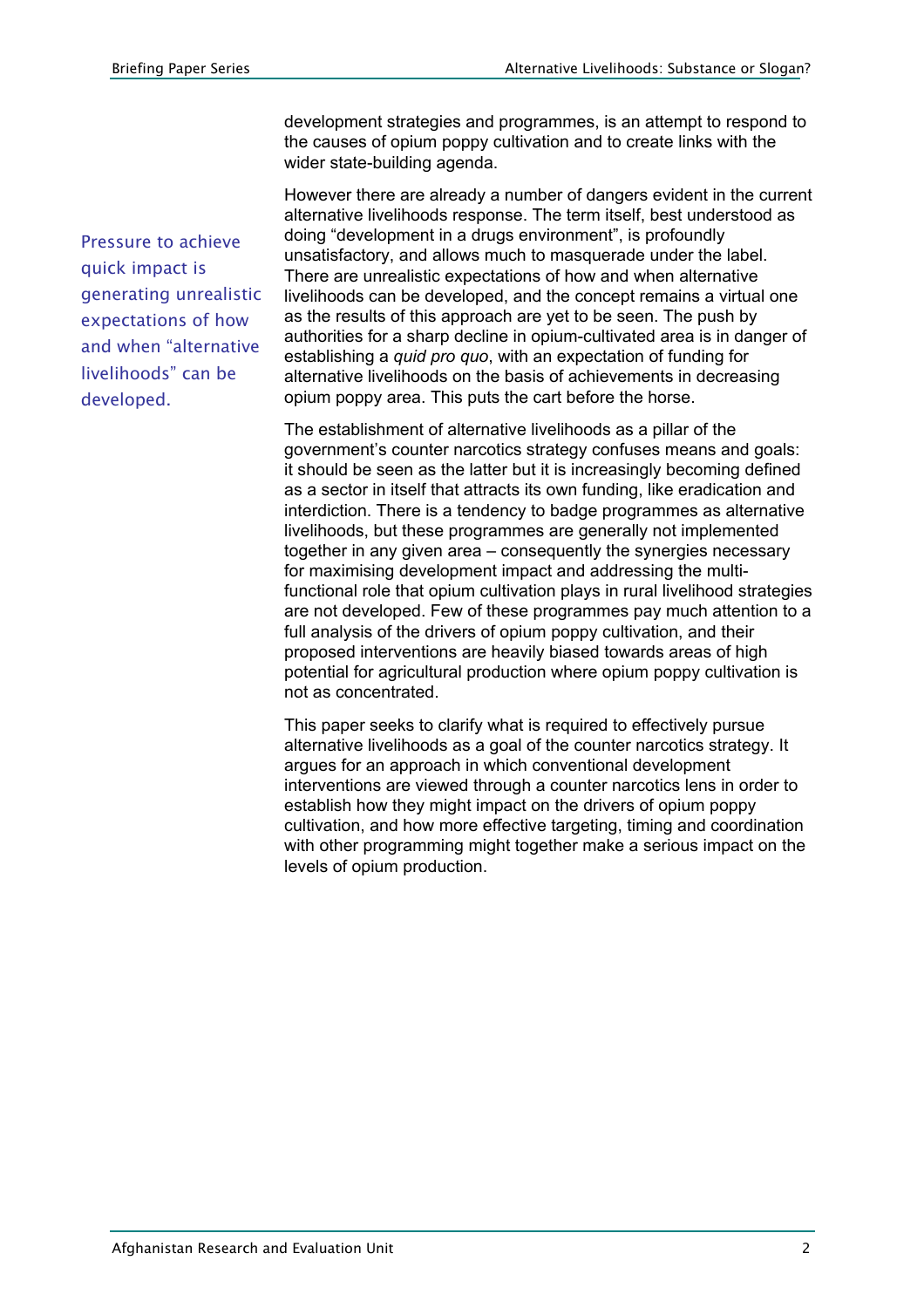# I. The Opium Economy and Livelihoods

In Afghanistan's current economic and political climate there are distinct advantages to cultivating opium poppy. It is a high-value, lowweight commodity for which there is a demand. Opium poppy is so well suited to Afghanistan's climatic conditions that it produces yields of opium and morphine that are higher than the global average and maximises returns on scarce irrigation water. There are sufficient returns at each stage of the supply chain and, despite Afghanistan's fractured infrastructure, there is a well-linked market in terms of credit, purchase, transport and processing. Some estimates suggest that for every hectare of opium poppy cultivated, as many as 5.6 jobs are created in the rural non-farm economy.<sup>1</sup>

The traditional credit system, which provides an advance payment on a future crop, has increasingly favoured opium poppy cultivation over other crops. In areas where opium poppy cultivation has become entrenched, access to credit is dependent on a farmer's willingness to cultivate opium poppy. The willingness and possession of the requisite skills to cultivate opium poppy has increasingly determined sharecroppers' access to land, and the rental value of land is determined by potential opium yield rather than wheat productivity. Under such conditions there is no other crop that can provide the same range of benefits, and when it declines, the opportunities for on-farm income will also decline, driving people off the land.

It is critical to recognise, however, that the economic advantages associated with cultivating opium poppy differ according to the assets that farmers have at their disposal. For the relatively few large landowners, opium poppy represents a high-value crop that can accrue even greater value if it is sold after the harvest season when prices rise. Through inequitable land tenure arrangements, a landowner can accrue up to two thirds of the final opium yield (despite contributing only 20 percent of the total costs of production) and

purchase opium in advance at rates considerably below the harvest price. This can lead to the generation of windfall profits. The position for the land poor is quite different. For this group, opium poppy is not just a source of income: it provides opportunities to access land on a sharecropping or tenancy basis as well as drawing on the labour supply of the household. It provides access to both on-farm income and, in the typical mixed cropping system practised in Afghanistan (even amongst poppy growers), the means of producing food crops for household consumption. In this way, opium can define the "creditworthiness" of the land poor. Without it, access to basic food items, agricultural inputs and funds for health care becomes severely constrained.

Opium poppy cultivation also creates a demand for itinerant labour to weed and harvest the crop. Based on UNODC's estimate that 131,000 hectares of opium poppy were cultivated in the 2003–04 growing season, the crop would have generated approximately 46 million labour days of which potentially one third<sup>2</sup> would have been for hired labour. Where a household has more than one male able to follow the staggered weeding and harvesting seasons, the off-farm income generated from opium poppy can last up to five months, and it is usually higher than the on-farm income they can earn as a sharecropper.

Given the different roles that opium poppy plays within household livelihood strategies, replacing only one of these, such as access to income, credit or food security, with a licit alternative will not be sufficient to eliminate opium poppy on a sustainable basis. There are no short cuts. If opium poppy is to be eliminated, even over a small geographic area, a broad-based and multisectoral effort is required over a number of years.

 $\overline{a}$ 1 John W. Mellor, 3 March 2005, "Poppies and Agricultural Development in Afghanistan", USAID/RAMP Project, Afghanistan, presentation at the World Bank South Asia Rural Development Forum.

 2 David Mansfield, December 2004, *Diversity and Dilemma: Understanding Rural Livelihoods and Addressing the Causes of Opium Poppy Cultivation in Nangarhar and Laghman, Eastern Afghanistan*, GTZ Project for Alternative Livelihoods in Eastern Afghanistan: Internal Document No. 2.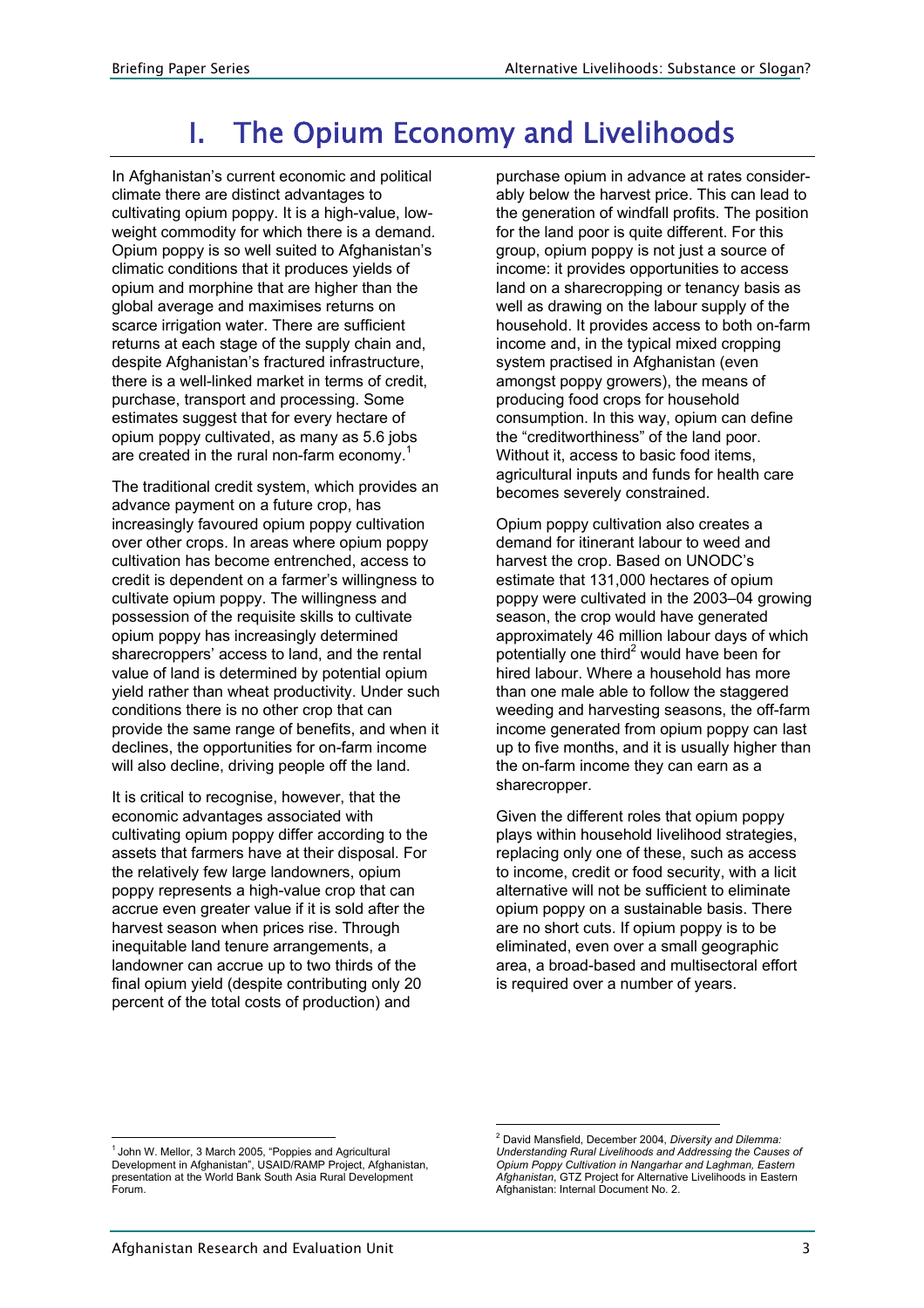# II. From Alternative Development to Alternative Livelihoods?

It is widely recognised by drugs and development specialists that given the scale and nature of the problem in Afghanistan, illicit drug cultivation cannot be dealt with in isolation from the wider state-building and reconstruction process – making it no different from other development problems. The more localised area-based project approaches of the "alternative development" model implemented in Afghanistan and elsewhere in the 1980s and 90s were not able to address the different motivations and factors that influence households in their decision to plant opium poppy. Nor could they deal with the extent of its cultivation.

A critical component of the current counter narcotics strategy designed to eliminate opium poppy cultivation in Afghanistan is the development of "alternative livelihoods". This concept, which at present is an ideal rather than representative of actual practice, emerged from an analysis of the weaknesses of the so-called "alternative development" projects of the past, a recognition of the size of the opium problem in 2002, and the appreciation of the amount of aid allocated to reconstruction and development by the international community. But there remains significant confusion about the meaning and distinction between these two terms which Box 1 seeks to clarify.

| Box 1: What are the differences between "alternative development" and "alternative livelihoods"? |                                                                                                                                                                                                                                                                                                                                                            |                                                                                                                                                                                                      |
|--------------------------------------------------------------------------------------------------|------------------------------------------------------------------------------------------------------------------------------------------------------------------------------------------------------------------------------------------------------------------------------------------------------------------------------------------------------------|------------------------------------------------------------------------------------------------------------------------------------------------------------------------------------------------------|
|                                                                                                  | <b>Alternative development</b>                                                                                                                                                                                                                                                                                                                             | <b>Alternative livelihoods</b>                                                                                                                                                                       |
| <b>Characteristic</b><br>feature                                                                 | Discrete area-based project approach                                                                                                                                                                                                                                                                                                                       | Mainstreaming of counter narcotics objectives into<br>national development strategy and programming                                                                                                  |
| Problem analysis                                                                                 | Problem definition usually limited to the<br>presence of illicit drug crops within a specific<br>area                                                                                                                                                                                                                                                      | Analysis of the drivers of the opium poppy<br>economy                                                                                                                                                |
| Agenda                                                                                           | Primarily reduction of illicit drug crop culti-<br>vation - treating the symptoms of cultivation                                                                                                                                                                                                                                                           | A wider state-building and development agenda -<br>addressing the causes of cultivation                                                                                                              |
| <b>Actors</b>                                                                                    | Designed and implemented by both national<br>and international drug control organisations                                                                                                                                                                                                                                                                  | Designed and implemented by development<br>actors, coordination and technical support from<br>drug control bodies                                                                                    |
| <b>Method of</b><br>implementation                                                               | Attempts to replace on-farm income generated<br>by coca and opium poppy                                                                                                                                                                                                                                                                                    | Address the factors that influence households'<br>drug crop cultivation                                                                                                                              |
| Impact<br>assessment                                                                             | Measured in reduction of hectares of illicit drug<br>crop cultivation                                                                                                                                                                                                                                                                                      | Measured in both human development terms as<br>well as drug control indicators; seeks to under-<br>stand the processes that influence households in<br>their shift from illicit to licit livelihoods |
| <b>Strengths</b>                                                                                 | Previously the only way of delivering develop-<br>ment assistance to marginalised illicit drug<br>crop-producing areas                                                                                                                                                                                                                                     | Recognises overlap between development and<br>drug control agendas; part of national<br>development strategy                                                                                         |
| Weaknesses                                                                                       | • Poor understanding of the process of<br>change from licit to illict livelihoods - often<br>reduced to adoption of "conditionality<br>clause"<br>Rarely linked to wider national development<br>strategy<br>Ignores broader role of illicit drug crops<br>$\bullet$<br>Little consideration of key development<br>issues, poverty, gender and environment | Danger of being reduced to alternative income<br>source projects and ignoring the broader<br>institutional issues<br>Complex to implement<br>$\bullet$                                               |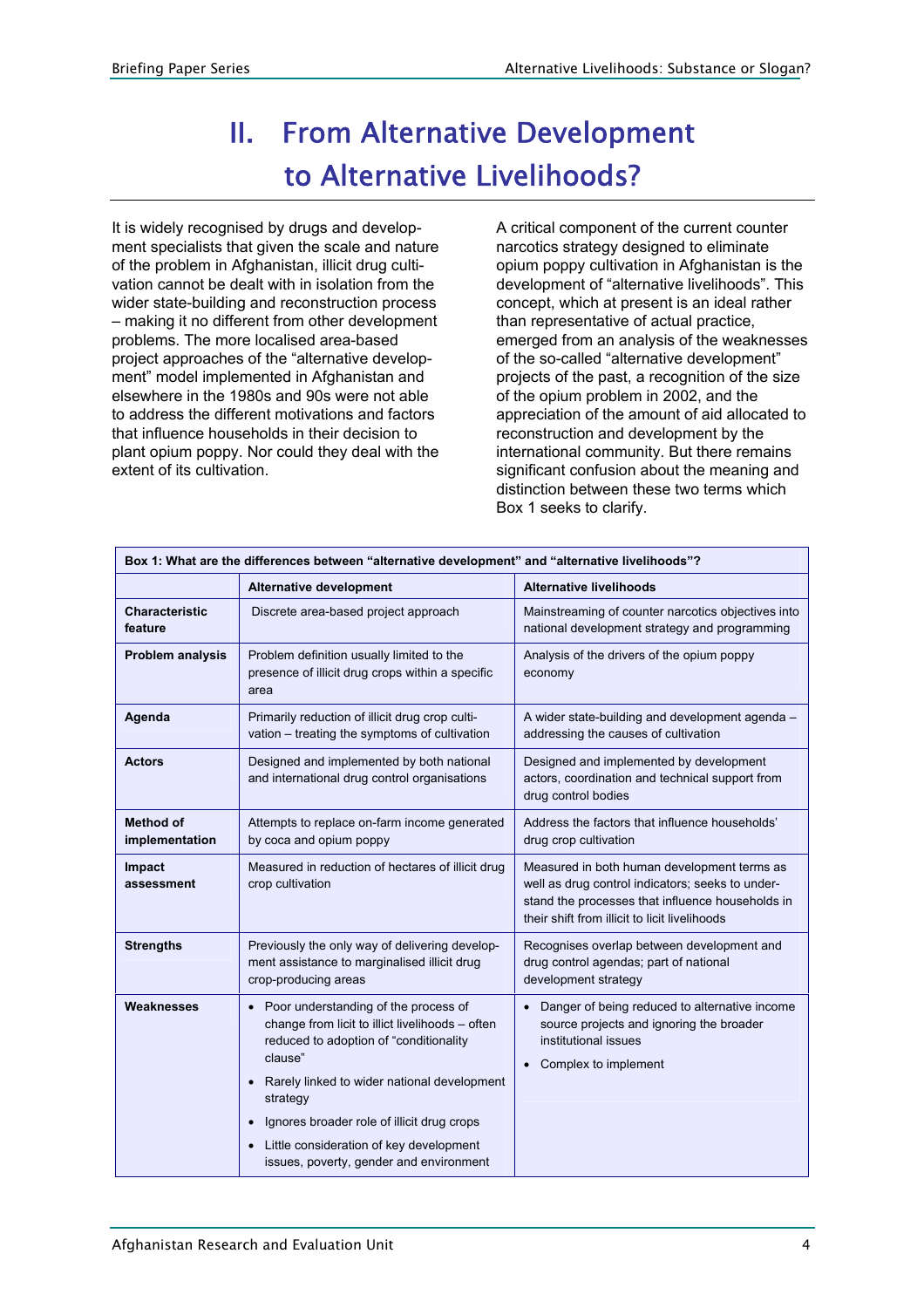It must be emphasised that the merits of the concept of "alternative livelihoods" are to date potential rather than realised. The political pressures to achieve quick reductions in the level of opium poppy cultivation in Afghanistan, combined with constraints on capacity in the field of drugs and development, have curtailed the move to the more idealised crosssectoral approach supported by the "alternative livelihoods" model.

Like "alternative development", "alternative livelihoods" has come to mean different things to different people. For many in the develop-

ment community, alternative livelihoods is the same as rural livelihoods and a justification for business as usual. Implicit in this view is the assumption that by enhancing licit livelihood opportunities, opium poppy cultivation will automatically contract. Evidence from other countries indicates this is not always the case, and poor design, implementation and weak governance have meant licit livelihood opportunities and illicit drug crop cultivation have continued in parallel, or that cultivation has simply relocated elsewhere.

For some, using the term "alternative livelihoods" has opened up new options for funding by bodies which may not be critical of the development merits of proposed interventions as long as they can be seen to bring about a reduction (even if not sustained) in opium poppy cultivation. For others "alternative livelihoods" remains synonymous with "alternative development", where the promise of development assistance is generally used as a bargaining tool with which to negotiate the maximum reductions in levels of



opium poppy cultivation from communities. In this case, success is measured in terms of reduction in hectares of opium poppy, rather than sustained improvements in the lives and livelihoods of rural communities and a diminishing dependency on opium as a means of accessing income and assets. Such practice sees development assistance as compensation rather than a means by which to promote equitable growth and empower the poor. This view requires that regardless of development impact and its differentiation by socioeconomic group and dependency on opium poppy cultivation, where a community fails to achieve the levels of reductions in opium poppy cultivation required by the authorities, assistance can be suspended and opium poppy destroyed. The failure to address the root causes of illicit drug crop cultivation, and in particular to meet the needs of the resource poor, means that relocation of opium poppy cultivation (and illicit drug crop producers) to neighbouring areas is an inevitable consequence of such practices.

# III. Changes in Opium Poppy Cultivation in 2005: Lessons for Alternative Livelihoods

Field observations and other reports all point to a sharp decline in opium-cultivated area in 2004–05 compared with the previous season, which some have seen as evidence of success of the counter narcotics strategy. The causes of this are varied, ranging from strong pressures not to cultivate (accompanied with the promise

of development assistance), the threat and practice of eradication, concerns over access to wheat, previous opium crop failure and uncertainty over prices.

In 2005, the rapid pace of reduction in opium poppy cultivation in the provinces of Helmand and particularly Nangarhar has taken its toll on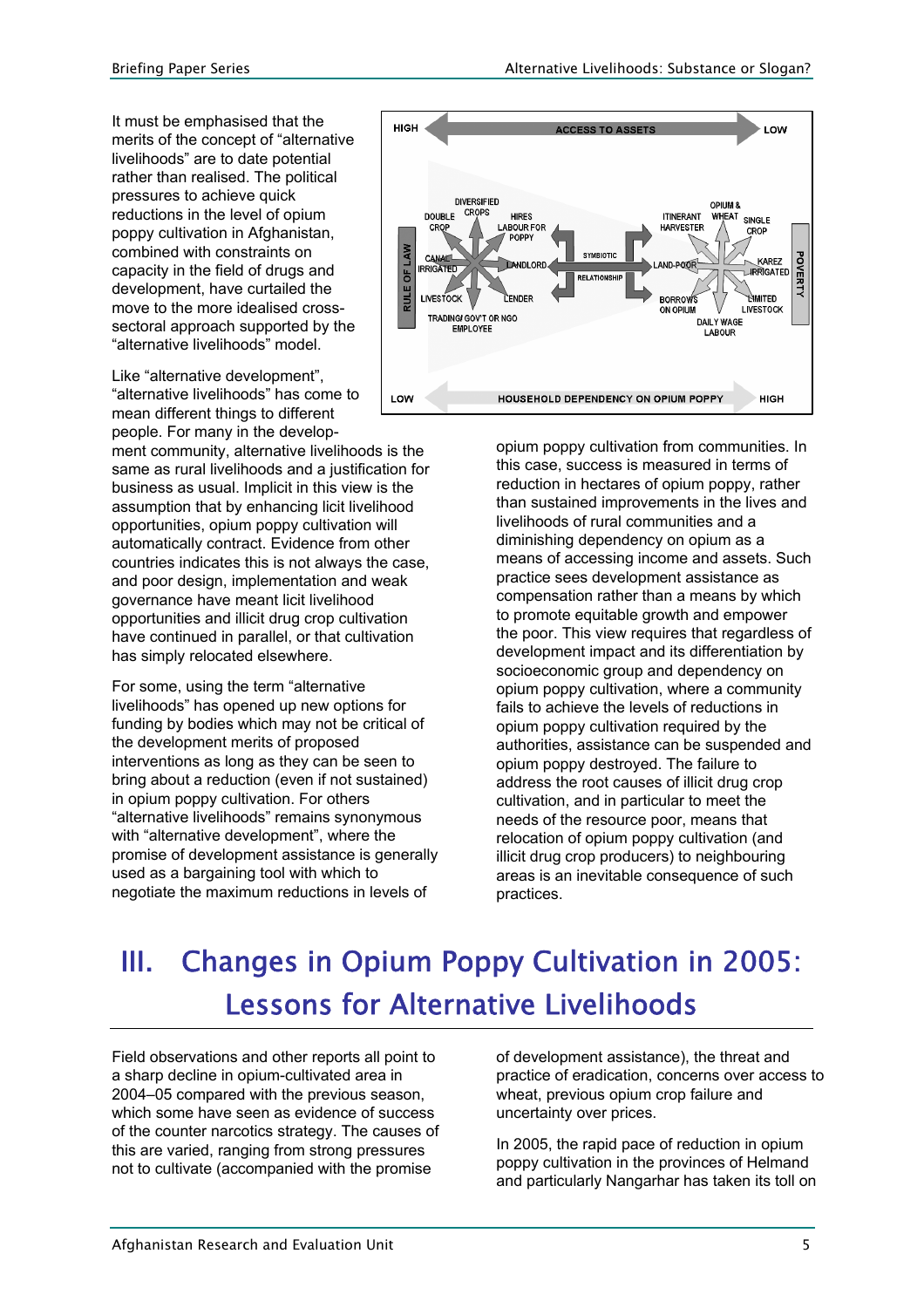#### **Box 2: Consequences of the decline in opium poppy production in Nangarhar, 2005**

- Area of opium poppy cultivation down by an estimated 95% compared to 2003–04.
- Reductions in the availability of land and credit to the most vulnerable as well as considerable shortfalls in on-farm, off-farm and non-farm income across the province.
- Significant downturn in the licit economy due to dramatic reductions in disposable income and fewer employment opportunities.
- Impact of the cultivation ban felt most in more remote areas where cultivated land is limited, population densities are greater and opium poppy cultivation has been most concentrated.
- Reductions in expenditure on food and healthcare, even in more prosperous areas and among relatively wealthy socioeconomic groups.
- Selling of assets including livestock and land, and a growing inability to meet loan repayment schedules on seasonal and accumulated debts. Potential for increasing local conflict over debts, absconding and greater concentration of assets in the hands of the wealthy and those involved in illicit trade.
- Opium poppy most commonly substituted by wheat; shift to high value crops limited to areas close to Jalalabad. Evidence of local authorities adding to existing constraints on increased cultivation of horticultural crops (such as access to seeds, irrigated land and physical infrastructure) through their control over transport routes and imposition of compulsory purchases.
- Little relief provided by "cash for work" from the loss of on-farm income derived from opium poppy and the potential five months' employment from weeding and harvesting as an itinerant labourer.
- Seasonal urban migration in search of employment with evidence of both wage labour opportunities and wages falling in Jalalabad. Growing incidence of permanent migration to Pakistan and expectation that rates will increase once wheat harvest is complete. Predictions that continuation of ban for second year will result in increasing numbers of families leaving for Pakistan and Iran as they did during Taliban ban of 2001.
- Growing political discontent, particularly in more remote areas where licit livelihood opportunities are most scarce potential implications for democratic processes and support for the state.

Derived from David Mansfield, *Pariah or Poverty?: The Opium Ban in the Province of Nangarhar in the 2004–05 Growing Season and Its Impact on Rural Livelihood Strategies*, GTZ Project for Alternative Livelihoods in Eastern Afghanistan: Internal Document No. 11.

economic growth, emphasising the interlinkages between the illicit and licit economies. Following an almost universal enforcement of the ban on opium poppy in Nangarhar, there have been noticeable downturns in opportunities as well as overall trade in various sectors, including transport, construction and retail. The decline is noticeable but less marked in Helmand.

Attempts to strengthen and diversify the licit elements of household livelihood strategies in Nangarhar have become all the more difficult due to the multiplier effect the ban has had on the wider economy. A 95 percent reduction in levels of cultivation in the province represents potentially 8 million fewer labour days and a reduction in a potential of 3.1 million days of hired labour. This calculation does not include the estimated 5.6 jobs created in the rural nonfarm economy for every hectare of opium poppy cultivated.<sup>3</sup>

In 2005, interventions aimed at offsetting the income losses that households were expected to experience from significant reductions in

opium poppy cultivation mostly came in the form of "cash for work". Although in Helmand cash for work combined with employment opportunities from continued opium poppy cultivation has mitigated migrationary pressures, little has been done to address the other factors, including those of provincial governance, that influence households in their decisions to cultivate opium poppy. Short-term single-sector project interventions such as cash for work are unlikely to achieve much in areas where opium poppy has become an integral feature of rural livelihood strategies, and where poor governance continues to constrain the development of the licit economy.

Moreover, little consideration seems to have been given to the varying levels of dependency on opium poppy cultivation between different socioeconomic groups and areas. In Nangarhar, those without land – arguably the most dependent on the opium poppy crop (for accessing land, credit and food security as well as on-farm and off-farm income) – are those who have been largely excluded from the very development assistance that has been provided to offset the losses they have experienced due to the ban. There has been

  $3$  Mellor, 2005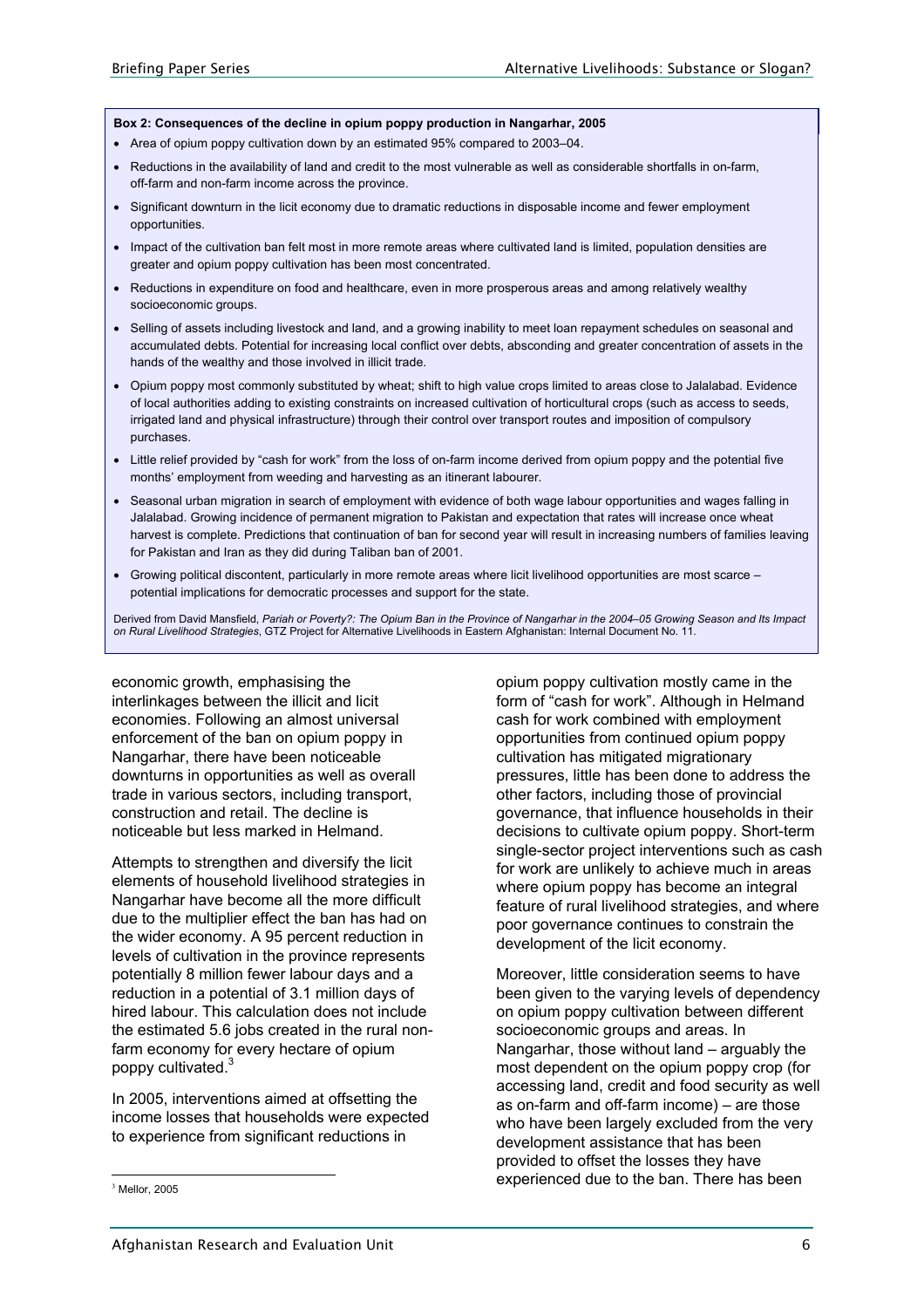#### **Box 3: Consequences of the decline in opium poppy production in Helmand, 2005**

- Area of opium poppy cultivation down by 30–40%.
- Downturn but not a collapse in the rural economy.
- Numbers of migrant labourers and sharecroppers from outside the province sharply decreased.
- Many former opium-cultivating households in central irrigated area reported having not cultivated in 2005, or much reduced amount. Access to land for sharecroppers not an apparent constraint even where opium poppy area has declined, reflecting relatively large landholding sizes.
- Availability of cash for work paid through USAID at \$4 per day for 50–60 days providing a significant amount of cash, helping to keep seasonal migration numbers down.
- Some cultivators able to clear debts while others not.
- Situation in north Helmand different: less secure irrigation systems (*karez*) and limited land areas. Traditionally grain-deficit villages with livestock production and migratory practices a part of portfolio of livelihood strategies. Opium poppy area more in evidence, if reduced. Household debt levels possibly greater, for example mortgaging of land (and little opportunity for sharecropping). With limited livestock numbers, cash for work on *karez* cleaning, although substantial while available, appears to be providing little more than a holding operation, after which migration will be necessary.

*Adam Pain, unpublished field work, June 2005* 

little recognition that village *shuras*, tasked with distributing assistance, have generally shared inputs such as cash for work, seeds and fertiliser in accordance with traditional rules – giving priority to those who own land or water within the community. Priority has not been given to those areas where dependency on cultivation is greatest and agricultural development potential at its most limited. There is a danger that the relatively wealthy, both in terms of assets and households who are least dependent on opium poppy, have gained preferential access to the benefits of project assistance – which seems to satisfy neither pro-poor nor counter narcotics objectives.<sup>4</sup>

Bearing in mind the time that it takes to deliver the kind of sustainable, well-targeted development assistance required to promote equitable economic growth and reduce illicit drug crop cultivation in an environment such as Afghanistan, it has not been possible to achieve much in improving access to credit, diversifying agricultural incomes and creating the non-farm income opportunities that are essential for a sustainable reduction in opium poppy cultivation. This year's experiences in Helmand and Nangarhar demonstrate the need for a more comprehensive and long-term approach that addresses the socioeconomic, environmental and political causes of opium poppy cultivation within a wider national development strategy.

 $\overline{a}$ 4 David Mansfield, *Pariah or Poverty?: The Opium Ban in the Province of Nangarhar in the 2004–05 Growing Season and Its Impact on Rural Livelihood Strategies*, GTZ Project for Alternative Livelihoods in Eastern Afghanistan: Internal Document No. 11.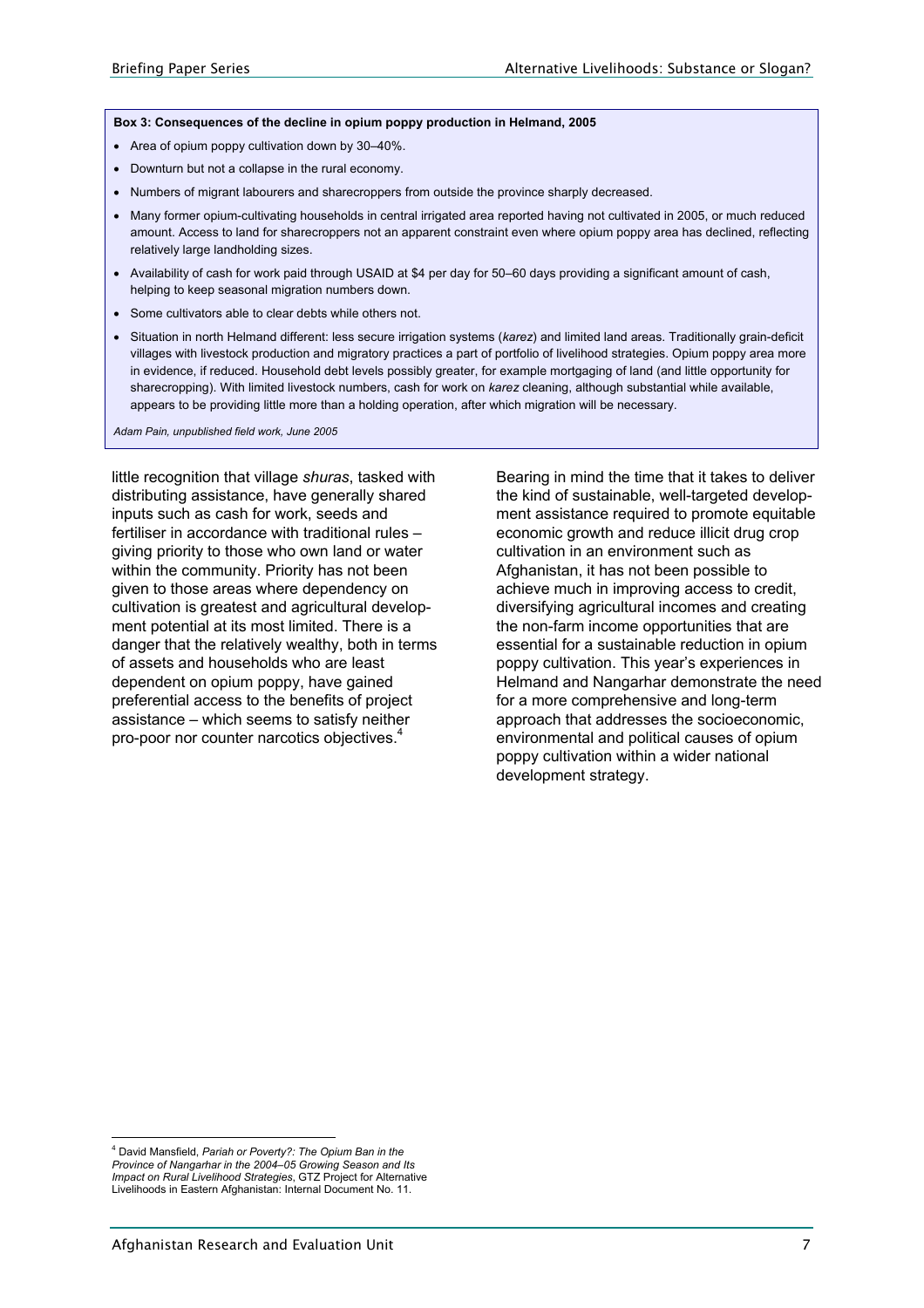# IV. Alternative Livelihoods: Emerging Issues

## **An end state not a programme**

Given the limited success of previous alternative development projects in Afghanistan, and with a range of national programmes aiming to deliver a wide array of services including social and physical infrastructure, credit and agricultural support, a more strategic approach is needed. The government of Afghanistan's Counter Narcotics Strategy demands that "the provision of development assistance to opium poppy growing areas is undertaken in the framework of the National Development Programmes", and it has outlined a range of interventions that will contribute to establishing the necessary socioeconomic, legal and political conditions in which a farmer will no longer need to cultivate opium poppy.

Unfortunately the Counter Narcotics Strategy designates alternative livelihoods as one of its eight pillars along with others such as interdiction and eradication, rather than setting it as a goal to be achieved through the appropriate targeting and sequencing of eradication, interdiction and conventional development assistance. With alternative livelihoods defined as a means rather than an end, it is easier to press donors to increase their financial commitment to the "neglected" alternative livelihoods sector to show their commitment to counter narcotics efforts in Afghanistan. It has also become easier to overlook the kinds of "best practice" that are required to design and implement effective development programmes once alternative livelihood programmes become primarily about achieving drug control objectives and not development outcomes.

The expediency associated with alternative livelihoods programming is at its most stark when programmes are charged with responding to the consequences of this year's dramatic reduction in opium poppy cultivation – a task they cannot adequately perform given the role that opium poppy plays in rural livelihood strategies and the limited scale and pace of the development impact of these programmes. There is real danger that if cultivation increases in 2006, it will be the alternative livelihoods programming strand that will be blamed for not delivering sustained reductions in levels of cultivation – a measure against which it cannot be judged, particularly

when the scope of the programmes that fall under this banner is considered.

### **Badging of programmes as alternative livelihoods**

Under pressure to respond to the Afghan government's efforts to deliver a rapid reduction in opium poppy cultivation this year (which has partly been a response to external demands), the donor community has looked to boost its financial support for what are increasingly being referred to as "alternative livelihood programmes".

For those donors working through the National Development Budget these programmes have been easier to fund now that National Priority Programmes such as MISFA (Microfinance Investment Support Facility in Afghanistan), NEEP (National Emergency Employment Programme) and NSP (National Solidarity Programme) have been categorised as alternative livelihoods programmes. While some of these programmes have gone through a genuine process of assessing how they might best address the causes of opium poppy cultivation (such as MISFA with its establishment of a pilot opium debt refinancing package), for others it is business as usual. More and more, any development being undertaken in a poppy-growing area is becoming known as "alternative livelihoods".

There is some truth to this claim. The NSP not only sometimes creates employment opportunities, but it also seeks to contribute to building the social contract between communities and state that has proven so important in other illicit drug crop-producing countries. NEEP rehabilitates much-needed infrastructure and creates employment opportunities in the rural economy.

However, these national programmes are often not implemented in the same communities or even the same districts. While households in a village may benefit from some improved infrastructure and employment provided by NEEP, they may not have established local decision-making bodies and received a block grant from NSP, or have improved access to credit through MISFA. Other sectoral interventions such as irrigation and agriculture may well be completely absent. It cannot be expected that a uni-sectoral intervention will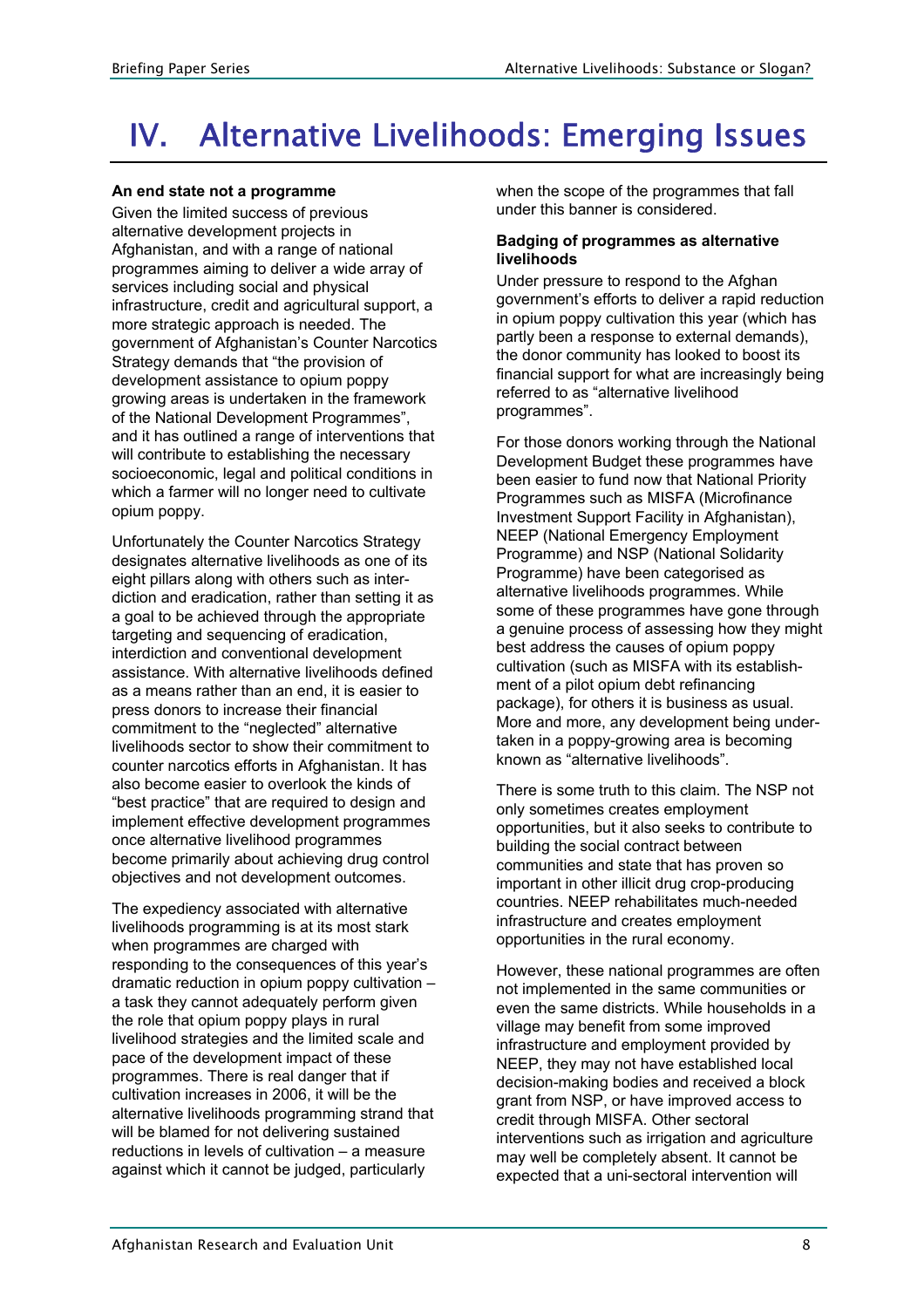solve the development needs of a community, nor can it be expected that a single national programme will develop an "alternative livelihood" given the multifunctional role that opium poppy plays in rural livelihood strategies.

If NEEP and NSP are to be included as alternative livelihoods programmes, why not the provision of schools and curriculum development? In the highlands of Thailand this has been critical in building the social contract and establishing legal and social norms amongst illicit drug crop-producing families. Why is the planned National Priority Programme for Skills and Market Linkages not included, given that in many of the areas in which opium poppy is most concentrated, population densities are high and the agricultural potential is limited? No other crop can provide the land-based economy that opium poppy does in such areas, and experience in other opium-producing countries suggests that out-migration has been instrumental in reducing opium poppy cultivation.

While an approach of badging development in poppy-growing areas as alternative livelihoods may appear attractive in the short term – bringing in funds for under-financed development programmes and showing financial commitment to the counter narcotics effort – in the longer term it could prove counterproductive. Experience in Latin America has shown that faced with criticism from drug control policymakers towards high spending in illicit drug-growing areas, and questions over the effect interventions have had on levels of cultivation, the common response has been to make assistance conditional on reductions in hectarage, rather than to make a more concerted effort to address the drivers of opium poppy or coca cultivation.<sup>5</sup> A possible resurgence in opium poppy cultivation in Afghanistan in the 2005–06 growing season is likely to result in such a policy response, as those who have funded "alternative livelihoods programmes" look for the "drug control" returns on their investments. The fact that many of these interventions on the ground may represent only a single-sector response to a community could well be overlooked when policymakers aggregate the total expenditure on "alternative livelihoods programmes".

### **Impact not commitments, and the re-emergence of conditionality**

Recently there has been mounting focus on the amount of funding that has been committed to alternative livelihoods programmes. Figures released by UNODC<sup>6</sup> estimate that US\$490m has been committed to alternative livelihoods programmes in 2005–06. Given the lack of clarity about what constitutes an alternative livelihoods programme, it remains to be seen what interventions have been included under this headline figure. Furthermore, regardless of definition it is unclear how much of this funding has actually been disbursed, particularly in the southern region of Afghanistan where security remains a concern. What is even more difficult to define is the effect this assistance has had on the lives and livelihoods of farmers given the current dearth of impact monitoring.

It appears that correlation has become confused with causality, as some policymakers have sought to explain low levels of cultivation as a function of the levels of development assistance provided, rather than recognise that this year's commitments have largely been a reaction to the Afghan government's efforts to produce dramatic reductions in opium poppy cultivation.

It would seem that questionable analysis of both levels of expenditure and causal relationships are informing renewed calls for making development assistance conditional on communities' reduction of levels of opium poppy cultivation.<sup>7</sup> This takes little notice of the well-documented failings of conditionality in Afghanistan<sup>8</sup> and in other illicit drug-producing source countries.<sup>9</sup>

### **Incorporating the "drivers" of opium poppy cultivation**

While there is an attempt by the government and some donors to distinguish between alternative livelihoods programmes (which presumably are more directly targeted at reducing levels of opium poppy cultivation) and conventional development programmes, there

 5 United States General Accounting Office, "Drug Control: Efforts to Develop Alternatives to Cultivating Illicit Crops in Colombia Have Made Little Progress and Face Serious Obstacles", GAO-02-291.

<sup>&</sup>lt;sup>6</sup> UNODC, 2005, "The Opium Situation in Afghanistan as of 29 August 2005", http://www.unodc.org/pdf/afghanistan\_2005/opiumafghanistan\_2005-08-26.pdf, p. 4<br><sup>7</sup> UNODC recommends "A commitment by farming communities to

refrain from drug cultivation in exchange for greater development assistance", *The Opium Situation in Afghanistan*, p. 10. 8 <sup>8</sup> See David Mansfield, 2002, "The Failure of Quid Pro Quo: Alternative Development in Afghanistan", papers prepared for the International Conference on Alternative Development in Drug Control and Cooperation, Feldafing, Germany, 7–12 January 2002. 9 See Commission on Narcotic Drugs, 28 February 2005, *Alternative Development: A Global Thematic Evaluation, Final Synthesis Report*, E/CN.7/2005/CRP.3, p. 12–13,

http://www.gtz.de/de/dokumente/en-thematic-evaluation-ae.pdf.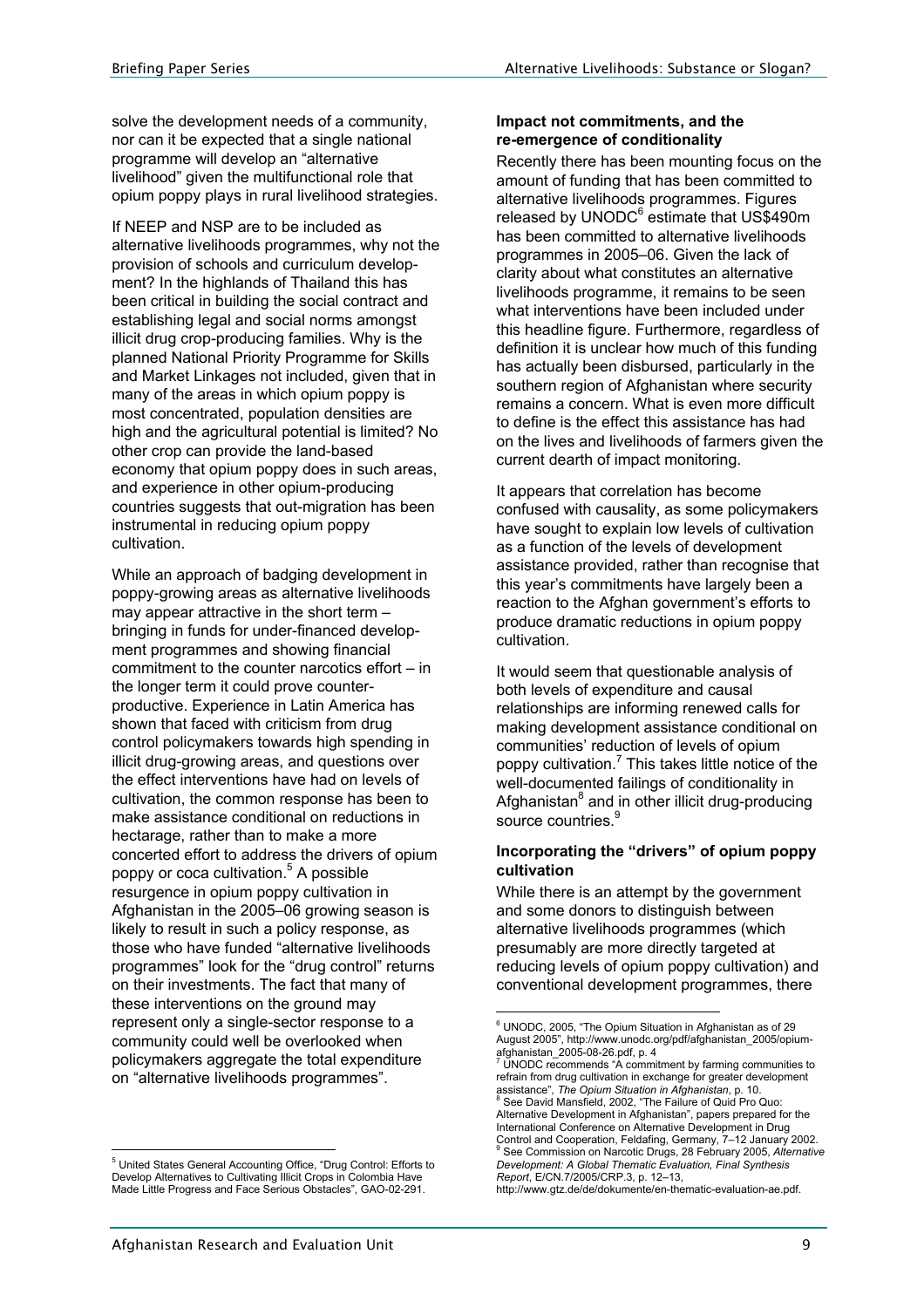is little effort to ensure that the former actually address the structural (such as agro-ecological, socioeconomic) or institutional (such as risk and uncertainty) factors that influence farmers in their decision to cultivate opium poppy.

The lack of a common understanding of the causes of opium poppy cultivation within the development community is well illustrated by the recent agricultural sector priorities for alternative livelihoods produced by the Ministry of Agriculture, Animal Husbandry and Food and the UN Food and Agriculture Organisation for 1385–86 (2006–07):

*The term "Alternative Livelihoods" recognises that the struggle against opium production in Afghanistan will be achieved through mainstream rural development…This principle is recognised by all rational experts in the field, based on experiences in other countries. It has been clearly expressed in relation specifically to Afghanistan by the prize-winning agricultural economist, John Mellor: the strategies one would apply to counter opium production are the same ones that one would apply to achieve broad-based rural development.* 

There seems to be little recognition in the above statement that while broad-based rural development is necessary, it does not sufficiently address the specific drivers of opium poppy cultivation. Many alternative livelihoods interventions target the landed and those in areas with high potential for agricultural production. Those who have previously gained access to land through sharecropping opium poppy would only seem to gain from this shift to licit cultivation by obtaining the same share of a larger final yield of whatever replacement crops are produced. Where replacement crops are less labour intensive than opium poppy (as is usually the case) the land poor will find it increasingly difficult to access any land at all. There is a potential for the land poor to lose out significantly from a shift in cultivation patterns – losing access to land, on- and off-farm income, and credit – prompting relocation of both people and opium poppy cultivation to neighbouring areas.

Similarly, little consideration is given to those areas where both land and irrigation are scarce, opium poppy is at its most concentrated and agricultural potential is limited. Linkages with interventions targeted at the land poor such as labour-intensive agro-processing, vocational training, land reform, or improving

access to agricultural inputs – could all contribute to addressing this risk, but are currently not explored. The assumption is very much that the benefits will somehow trickle down to those most dependent on opium poppy cultivation.

Many alternative livelihood interventions have a narrow focus on economic alternatives within a model of idealised market structures<sup>10</sup>. They reduce the livelihood concept to that of income, microeconomics and farmers as profit maximisers, and assume that this will be sufficient; this is too limited. The content of programmes needs to be much broader to address the reasons why opium poppy is cultivated and the motivating forces and risks that different actors face.

In sum, not only is there very limited analysis of the structural (natural, economic and social) dimensions of the drivers of the opium economy in agricultural sector priorities, but the institutional and agent (capacity and action of individuals to make choices) analysis is also inadequate. The evidence from Nangarhar and Helmand shows how critical these dimensions are, and how a failure to address them may compound rather than resolve them.

These issues are further illustrated in the irrigation sector where interventions may have impact on those who cultivate opium poppy and the levels of cultivation. Without the requisite interlinkages with programmes aimed at extending the provision of credit, agricultural services and vocational training, as well as the roll out of governance and law and order, there is every possibility that increasing the amount of land under irrigation could also increase the amount of land cultivated with opium poppy. This is not to say that the Afghan government and the international community should not give priority to irrigation, but that a thorough analysis of the different socioeconomic groups involved in opium poppy cultivation, how they will benefit and lose from a programme, and what their likely responses will be, is required to make a full assessment of the likely counter narcotics and development impact of a programme. This will also identify what measures can be incorporated to reduce the threat of the relocation (or indeed the expansion) of opium poppy cultivation.

 $\overline{a}$ 10 See S. Lister and A. Pain, 2004, *Trading in Power: The Politics of "Free" Markets in Afghanistan*, Kabul: Afghanistan Research and Evaluation Unit – presents evidence the challenges this view.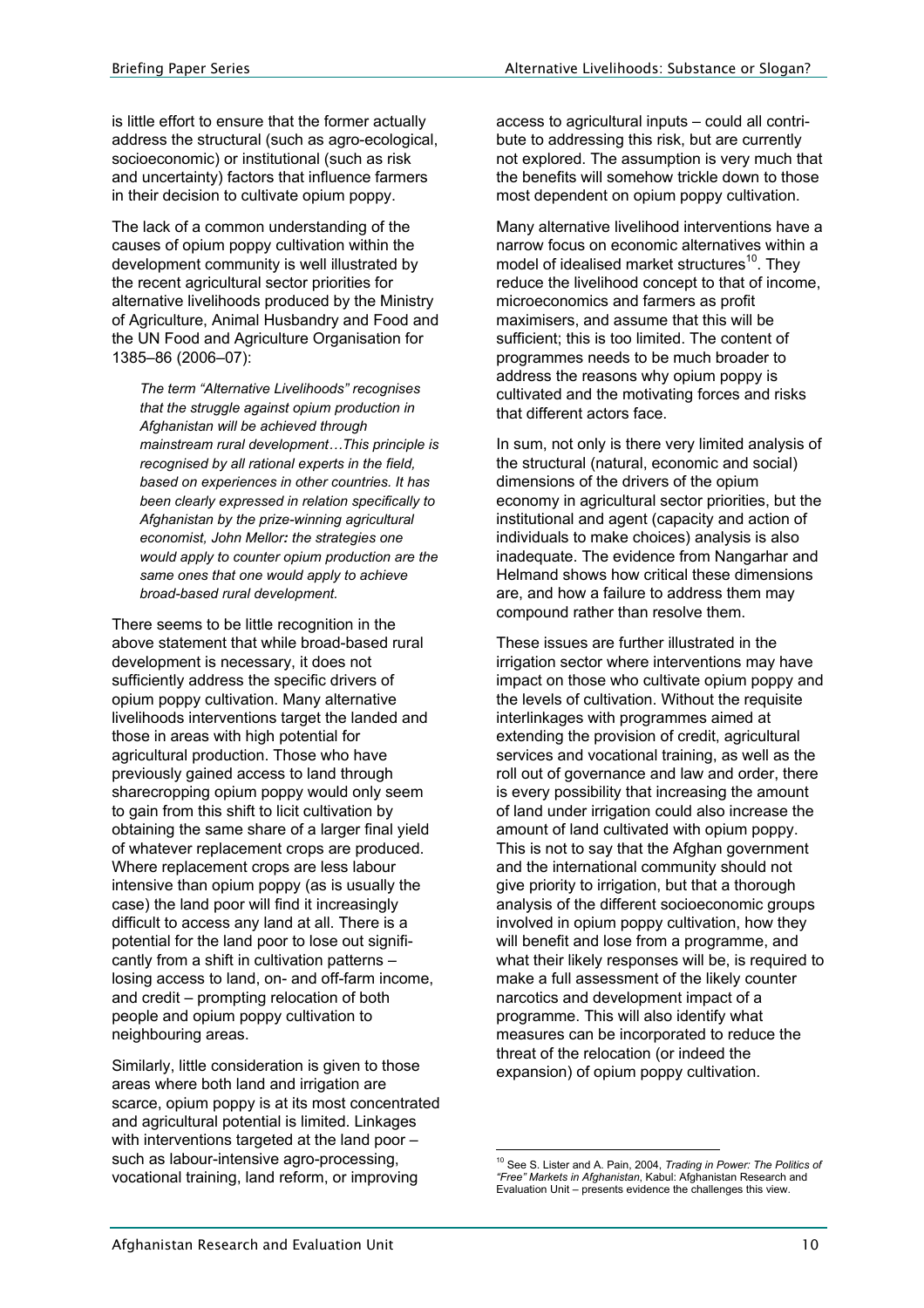## **Fragmented planning**

The need to understand and respond to the different drivers of opium poppy cultivation, and the recognition that these differ according to context, have also led to attempts to decentralise the development planning process. The European Commission in particular, through its work with GTZ, has pressed for a more decentralised approach to the planning of development interventions, to reduce opium poppy cultivation through piloting work in Nangarhar at the district level. The Badakhshan Development Forum has also tried to bring different development actors together to try to map who is doing what and identify how greater synergies might be established in order to maximise development *and* counter narcotics impact.

However, the move to a more comprehensive regional or provincial development plan in which counter narcotics analyses and objectives are mainstreamed continues to remain elusive. Not only is there a lack of clarity about the government's position on coordinated planning, it seems there are still too many agencies pursuing their own, sometimes conflicting, objectives to allow for better strategic direction and coordination of development plans at the district and provincial level. Various agencies have adopted different implementing partners at the provincial level: some are working through governors' offices (despite governors' lack of formal authority over line agencies), while others are working through individual line ministries. At the policy level these interventions, although located in the same province, may have contradictory views on key issues such as "conditionality".

The National Priority Programmes working in Nangarhar, for example, have no policy position on conditionality at all. This confusion continues despite the common position agreed at the Alternative Livelihoods Working Group meeting in June 2004, which established milestones for provincial-based development planning by which the efforts of provincial and local authorities could be judged, including improvements in security, corruption, administrative reform, disarmament and counter narcotics.

Perhaps the recent establishment of a common framework for development assistance intended to contribute to an alternative livelihood outcome, the nascent Alternative Livelihoods Implementation Plan (ALIP), will provide the vehicle for greater cohesion in both policy development and the implementation of development interventions at the national and provincial levels. This effort will be supported by the development of the Interim Afghan National Development Strategy and it is important that counter narcotics efforts are mainstreamed both within this and any post-Bonn Compact agreed with the international community. However, if greater coordination is to be achieved, immediate consideration will need to be given to identifying the appropriate mechanisms for developing provincial and district development plans within a common national framework. The current mosaic of disparate programmes and implementing agencies operating at the district and provincial level does not seem to make the most effective use of scarce resources in the pursuit of either development or drug control achievements.

# V. Ways Forward

There are significant dangers in using alternative livelihoods as a means of implementing the counter narcotics agenda. Elimination of opium poppy is being pursued at a dramatic rate, using opium area statistics more as an indicator of dealing with the causes of the disease rather than as a symptom of them. In the process, this pursuit is marginalising the rural poor both economically and politically. Policymakers from the drug control field and observers at the international level must temper their expectations of what fast-tracked "alternative livelihoods" can deliver. So far, alternative livelihoods programmes, impact monitoring in national programmes, and

applied research have not generated a clear understanding of what influences households in their decision to move from illicit to licit livelihoods and how this differs by socioeconomic and gender group, as well as location. Moreover, models of behavioural change on which interventions and programming have been based give undue weight to individual choice and insufficient attention to the context within that choice is made. Greater priority should be given to generating knowledge building and to skillingup both development and drug control professionals so that counter narcotics can be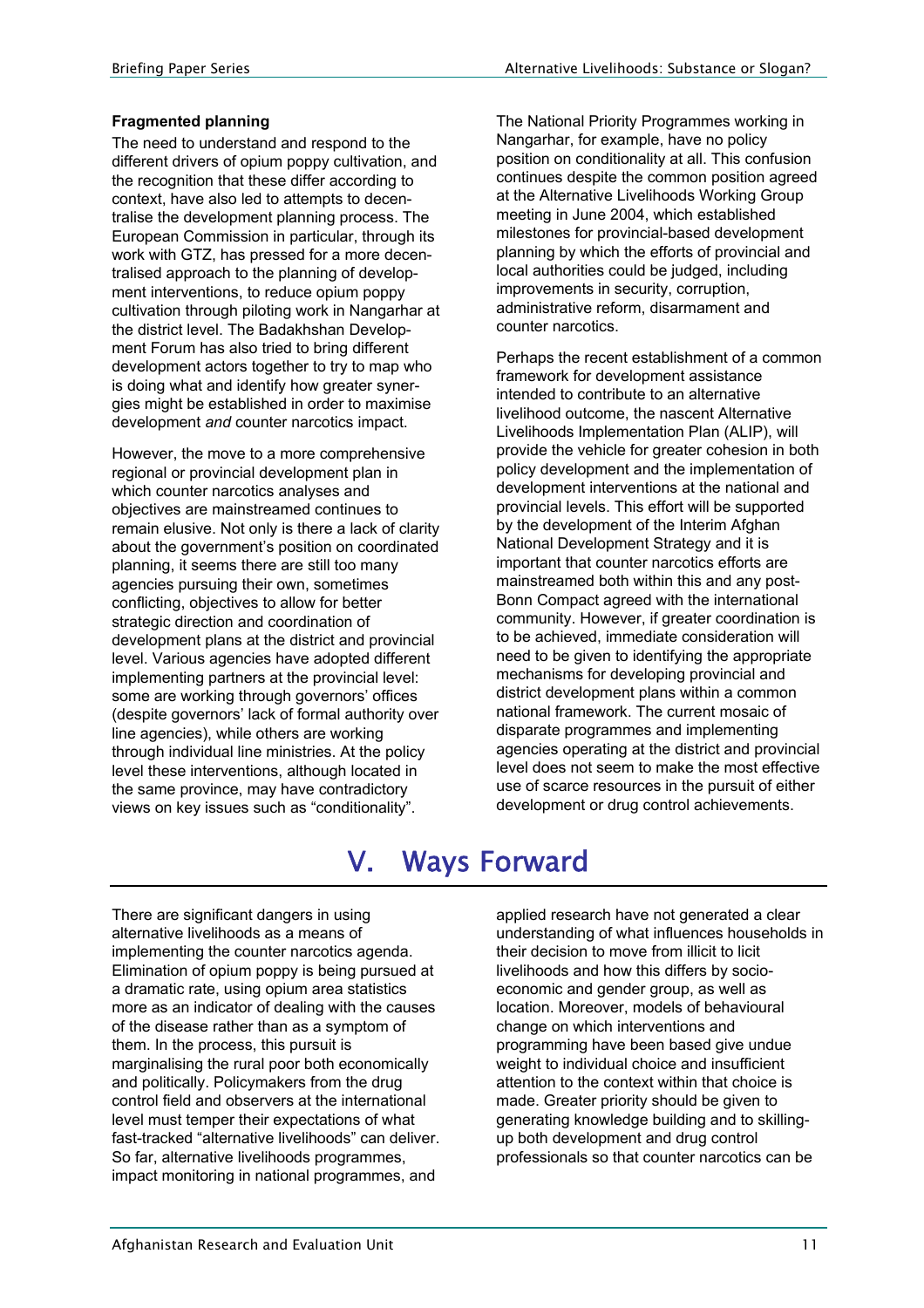effectively mainstreamed within the government's National Development Strategy.

While care must be taken in drawing lessons from other drug contexts, some examples of what has been found *not* to work<sup>11</sup> are relevant. and include:

- Directly linking alternative livelihoods to law enforcement measures; lessons on the ineffectiveness of coercion as an instrument of policy can also be drawn from the history of forestry management in South Asia, where policing the forest failed to prevent the decline in forest resources and even exacerbated the problem<sup>12</sup>:
- Using conditionality criteria in the disbursement of funding;
- Separating programmes and projects from broader development planning; and
- Minimal use of participatory processes; the strong emphasis on project delivery and achievement of opium area reduction has given little, if any, opportunity to build consensual agreement on behavioural change. Participatory processes would imply that outcomes are negotiable. Their absence is in part because of the emphasis that has been given to economic motivations rather than to contexctual factors influencing how individuals can behave. Useful lessons on the building of participatory processes can again be drawn from forestry policy as well as poverty reduction strategies.

There is a clear need to deploy a broad range of multisectoral instruments to respond to the drivers of the opium economy, each of which is necessary but not sufficient on its own. The key considerations in which balance, synergy and appropriate sequencing must be sought include:

- Addressing the governance environment that creates the risk and uncertainty making it rational for households to grow opium poppy because the illicit economy is seen to be more predictable and less risky than the licit one;
- Ensuring that there is a balance in interventions between high- and low-

 $\overline{a}$ 

potential areas as determined by access to markets and agro-ecology. This will mean not only appropriate investment according to location, but also greater attention to context-specific programming informed by an analysis of how and where opium poppy production will retreat to and persist when it is under pressure;

- Paying particular attention to the needs of the poor who have less room to manoeuvre; this will require a move away from production-based interventions to a longer-term focus on employment and opportunities for off- and non-farm activities;
- Developing effective monitoring systems must be a central element of the alternative livelihoods approach – these are fundamental to building knowledge management systems. Delivery of programme inputs is not enough; monitoring systems must be established that seek to build evidence of positive and durable change having been brought about. The burden of proof that viable alternative livelihoods exist and are accessible lies not with the poor but with the implementers conditionality must be reversed. Understanding the processes by which households move from illicit to licit livelihoods is critical to policy development, as well as to programme design and implementation.

Through strategic interventions supported by a robust evidence base of "what works" and welltargeted advocacy with key actors, it will be possible to bring the full forces (and funding) of the development community to bear on counter narcotics – not simply pursuing the "business as usual" model of rural development that is most commonly applied at present.

### **Recommendations**

The hype for "alternative livelihoods" flowing through Kabul is based on a virtual alternative livelihoods model: the promise of what it could become rather than what it already is. Specific recommendations that could contribute to giving substance and credibility to an alternative livelihoods approach include:

• Undertaking robust analysis of the drivers of opium poppy production (and how they change over time) that is context-specific and pays attention to structures, institutions and actors. It must be used to inform

<sup>11</sup> Commission on Narcotic Drugs, 2005, *Alternative Development: A Global Thematic Evaluation, Final Synthesis Report* 12 N, Sundar, 2000, "Unpacking the 'Joint' in Joint Forest Management", *Development and Change*, 31:255–79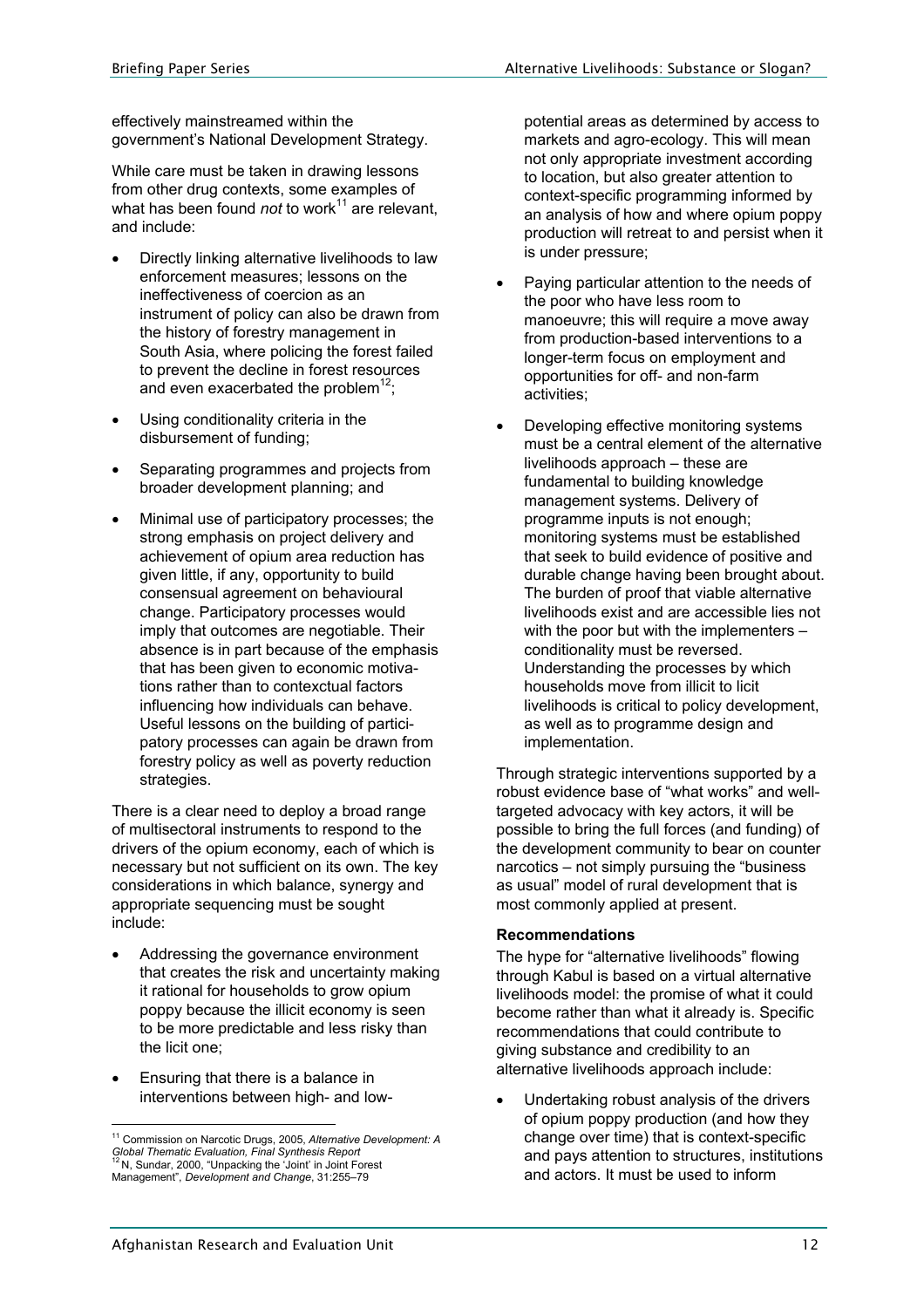programming design and this must be linked to ongoing micro-level analysis of the spatial and temporal changes in opium poppy cultivation;

- Building analysis and programming content that responds to variability in agroecological potential, market access and the needs and resources of different socioeconomic actors engaged in production;
- Making reform of governance structures at provincial and district level a necessary condition for building sustainable alternative livelihoods and other elements of the counter narcotics strategy. This may well be compatible with the initial targeting of areas with a short history of opium poppy cultivation rather than those conventionally associated most closely with drug crop production;
- Establishing alternative livelihoods as a long-term goal and not an instrumental means of achieving a reduction in the area under opium poppy in the short term;
- Paying particular attention to participatory processes at all levels in order to build a constituency of support for alternative livelihoods and its role in the counter narcotics strategy. Mixing coercion (such as linking eradication and interdiction) with development assistance through forms of conditionality is likely to be counterproductive, particularly where there is a deep history of cultivation;
- Building and using monitoring systems as a critical component of alternative livelihoods programming: impact must not be assumed from delivery, and high standards of evidence should be expected; and
- Giving priority to skilling-up both development and drug control professionals so that counter narcotics can be effectively mainstreamed within the government's National Development Strategy.